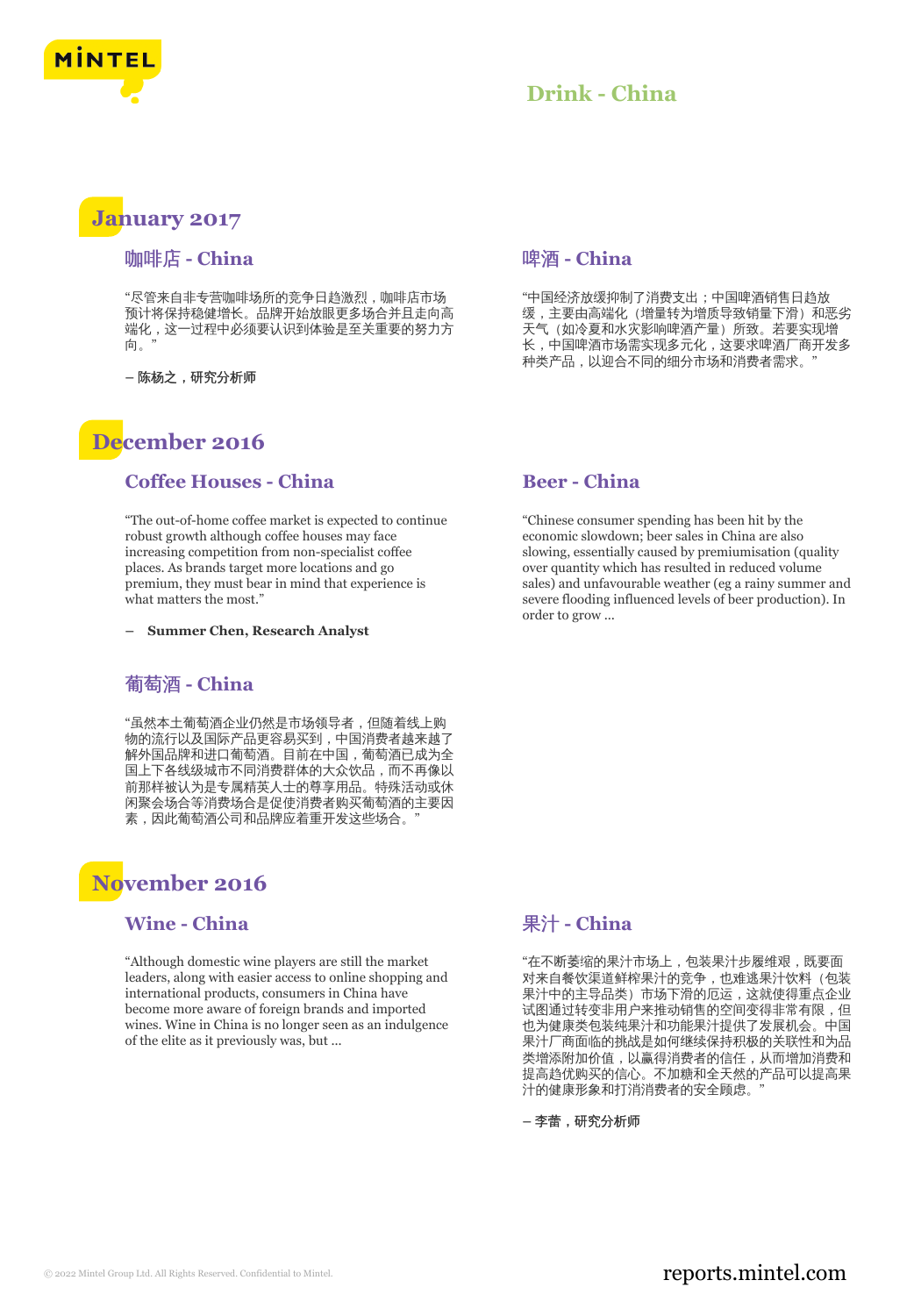

### **October 2016**

### **Juice - China**

"In the shrinking juice market, packaged juice is not only facing competition from on-trade fresh juice but is also pressured by the decrease of juice drinks – the dominant segment in the category, which leaves limited scope for key players to convert non-users to drive sales, but poses an opportunity ...

# **September 2016**

### 西方烈酒 **- China**

"中国西方烈酒市场正面临前所未有的压力,政府推行的 反奢侈浪费运动对奢侈品的冲击在中国西方烈酒市场上表 现得淋漓尽致。但市场回温迹象已开始显现,根据目前的 推测和趋势(如非商业消费的高端化趋势以及乐观的消费 者指标)可预计未来市场将重回增长轨道。虽然西方烈酒 市场主要由领先企业所掌控,但这些企业仍需通过营销、 拓展饮用场合和购买渠道来攫取销售份额和提高积极心 态,从而赢得消费者的信任和信心。中国西方烈酒的前景 广阔,中国消费者日益讲究挑剔意味着市场仍有创新和探 索的空间。"

**–** 李蕾,研究分析师

### **Western Spirits - China**

"China's Western spirits market is under pressure and reflects how the anti-extravagance campaign has affected the luxury sector. Market recovery has been seen and future growth can be projected based on current forecasts and trends, such as premiumisation in the non-business sector and positive consumer indicators. While the bulk of ...

# **August 2016**

### 餐饮娱乐渠道饮酒趋势 **- China**

"目前酒精饮料市场正处于转型阶段。在2021年之前的未 来五年中,增长率将保持低位但趋于稳定。随着体验消费 文化的日益流行,以及西方生活方式和购物价值的影响力 日趋增强,中国消费者渴望在产品和餐饮娱乐体验中寻求 创新。"

**–** 马子淳,高级研究分析师

### 咖啡 **- China**

"虽然耳挂式咖啡在中国市场上的渗透率仍然很低,但该 品类兼具速溶咖啡的便利和现泡咖啡的原汁原味,其价位 也是介于二者之间。另外,其形式与中国传统袋泡茶接 近,因此消费者可以很容易就习惯于耳挂式咖啡的使用, 并认为这种咖啡更天然、加工程序也更少。因此,英敏特 预测耳挂式咖啡可能是下一个热卖咖啡品类。"

### **Coffee - China**

"Though the penetration of drip-bag coffee is still low in China, drip-bag coffee has the convenience of instant coffee and the original taste of freshly brewed, and the medium price range between the two. In addition, as its format is similar to traditional Chinese tea bags, consumers could easily adapt ...

### 运动和能量饮料 **- China**

"得益于中国消费者对健康的日益重视和生活节奏的加 快,中国运动和能量饮料市场经历了爆炸式增长,而且这 种快速增长势头预计将继续保持。当前,中国运动和能量 饮料市场主要由国际领先企业所主导,这一市场格局使国 内品牌和小品牌面临着威胁与机会并存的局面。"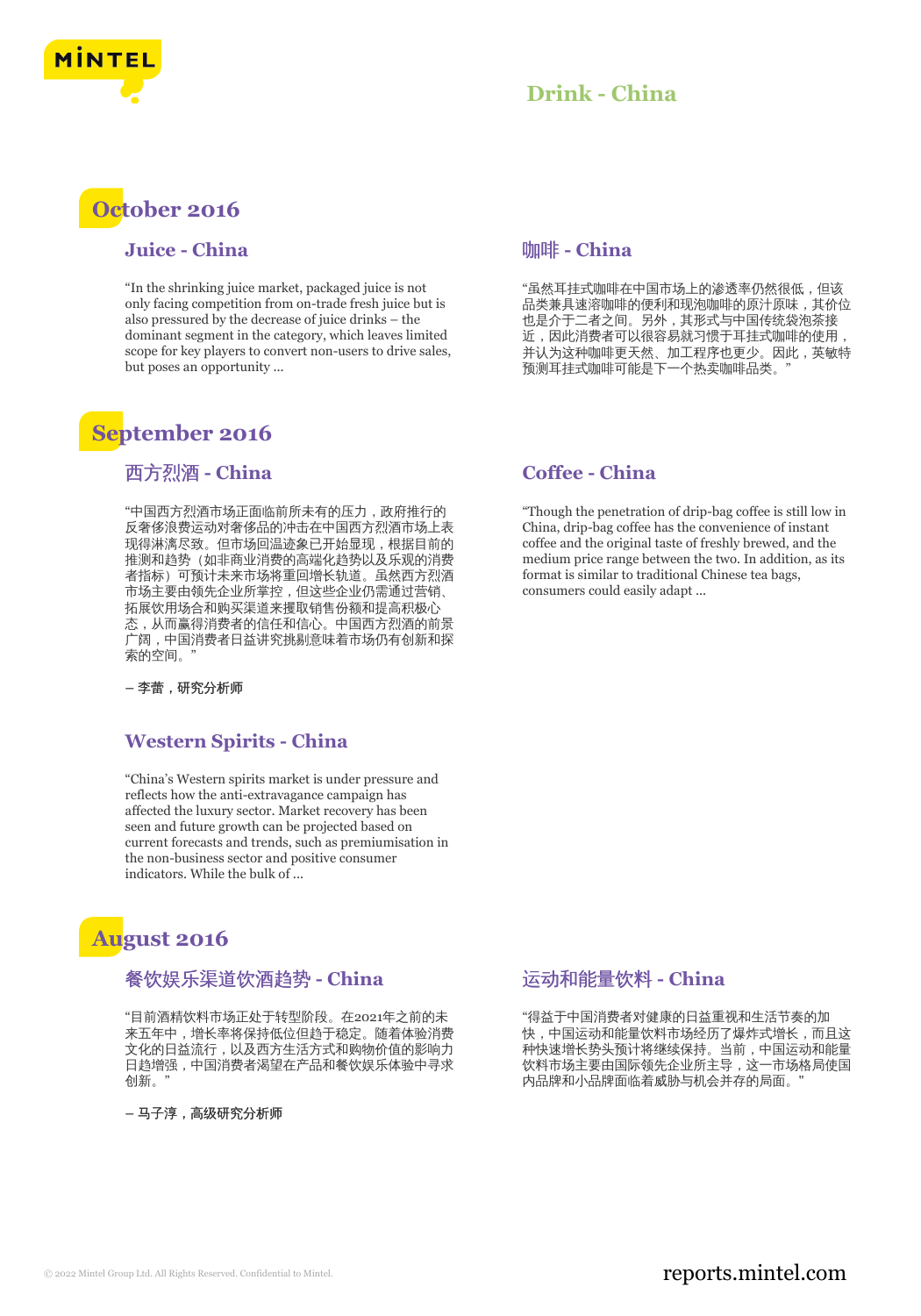

# **July 2016**

### **On-trade Alcoholic Drinks - China**

"Now is a transformative phrase for the alcoholic drinks market. Growth rate will be low but stable over the next five years to 2021. With the rise of an experiential consumption culture and stronger influence from Western lifestyle and purchasing value, Chinese consumers are eager to seek out innovations in ...

### 中国白酒 **- China**

"中国白酒市场发展缓慢,但目前迎来触底反弹,回温迹 象显现。在反奢侈浪费运动的压力下,降价策略并不能为 高端白酒企业带来可持续发展;公司和品牌应侧重于白酒 的独特性,来由此区别于其它烈酒品类。为了瞄准下一代 白酒饮用者,公司和品牌不仅应大力研发包装创新,而且 还要着眼于购买渠道和购买场合的多元化发展,以影响年 轻消费者的购买决定。定制化和个性化白酒也应是公司和 品牌的重点布局。"

**–** 李蕾,研究分析师

## **June 2016**

### **Chinese Spirits - China**

"The Chinese spirits market developed slowly but is now resilient and shows signs of recovery. Price reduction is not a sustainable tactic for premium baijiu market players to deal with the pressure of anti-extravagance; companies and brands should concentrate on the uniqueness of baijiu to differentiate it from other spirits ...

### 牛奶和调味奶 **- China**

"鉴于中国有大量的乳糖不耐受患者,无乳糖牛奶大有可 为。不过,由于消费者对乳糖不耐症认知不足,所以长远 系统的消费者教育势在必行。植物蛋白饮料也威胁着牛奶 市场的发展,意味着牛奶生产商应强化其健康益处,积极 备战日益加剧的竞争。低脂牛奶仍将是市场小众产品,不 过制造商可以借鉴参考全球的'优质脂肪'奶趋势进行创 新"。

**–** 刘超伦,高级研究分析师



### **Sports and Energy Drinks - China**

"Thanks to increasingly health-conscious consumers and their fast-paced lifestyles, China's sports and energy drink market has experienced explosive growth and will continue to expand quickly. The Chinese sports and energy drinks market is dominated by leading international players, posing both threats and opportunities for smaller and domestic brands. With consumers ...

### 餐饮娱乐渠道软饮料饮用趋势 **- China**

"饮料通常不是一餐当中的主角,但搭配食物一起售卖可 以有效提升消费者点购饮料的可能性。配餐概念在酒类和 西餐文化中已得到充分的开发, 但在中国文化中除了凉茶 已成功与火锅搭配外,将其它非酒精饮料与各式中国地方 特色菜一起搭配饮用的空间也非常广阔。

**–** 杨晴,研究分析师

### 婴幼儿配方奶 **- China**

"面对即将颁布的更严格的行业规范和日益加剧的市场竞 争,找到与消费者沟通和进行产品销售的新方法是公司和 品牌的当务之急。易于消化吸收和类似母乳的婴幼儿配方 奶产品更有可能在中国市场上取胜。另外,鉴于中国妈妈 们掌握的婴幼儿配方奶成分的知识有限,公司和品牌需要 在市场教育方面加大投资。"

**–** 李宇静,高级研究分析师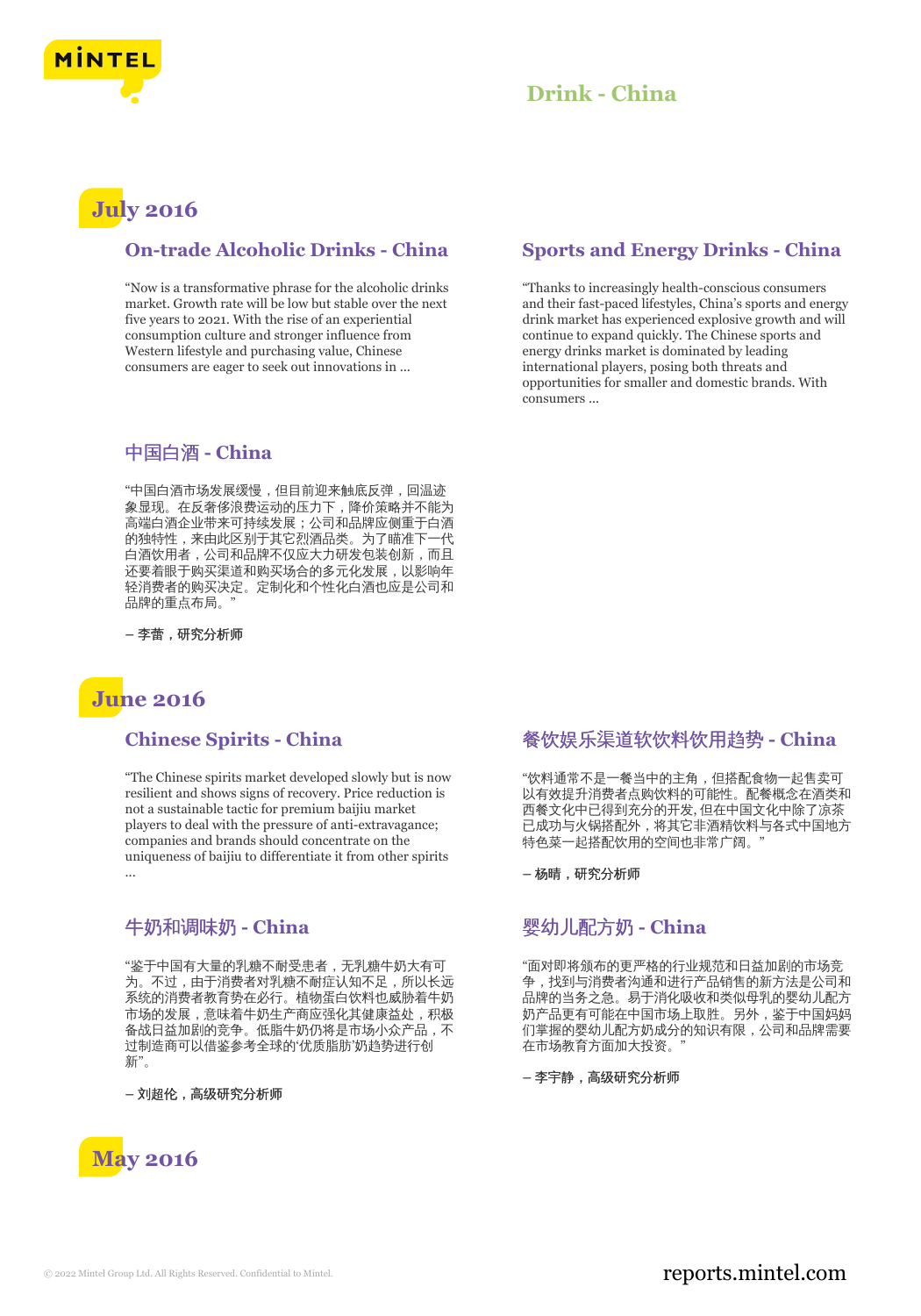

#### **On-trade Soft Drinks - China**

"Beverages usually are not the centre of a meal, but pairing the beverages with food can effectively increase consumers' likeliness of ordering a drink. Aside from herbal tea brands which have successfully paired themselves with hot pot cuisine, there is still great potential for other non-alcoholic drinks to pair with ...

### **Milk and Flavoured Milk - China**

"Given the large base of lactose intolerants in China, the lactose-free milk segment is worth investing in. The market will, however, require laborious education programmes due to poor consumer understanding of lactose intolerance. Plant protein drinks are also threatening the milk category, suggesting that milk producers should reinforce their health ...

#### **Infant Milk Formula - China**

"Faced with upcoming tougher regulations and increasingly intense market competition, companies and brands need to find new approaches to communicate with consumers as well as drive sales. IMF (Infant Milk Formula) products which are easier to absorb and similar to breast milk are more likely to win in the China ...

# **April 2016**

### **Tea Drinks - China**

"The ready-to-drink tea drinks market in China has developed slowly over recent years. Intense competition from other soft drink categories and the decline in demand for green and black/red tea drinks, and lack of product innovation have all led to the poor performance of the current market. Despite the ...

# **March 2016**

#### 瓶装水 **- China**

"瓶装水市场目前处于发展相对平稳阶段,主要得益于以 下几方面:以销量取胜的低端市场快速扩张,高端市场尽 管较小,但增长迅猛、利润空间巨大。低端品牌大打价格

### 儿童饮品 **- China**

"目前很多儿童饮料过分强调儿童偏好的口味和包装设 计,并忽略了家长才是最终购买决策者的事实,而全天然 成分对于家长来说是最重要的购买因素。过多的食物添加 剂和高含糖量是目前家长们最担忧的问题,儿童饮料中应 减少使用这些成分,以保持该品类的市场可持续性,并与 来自非儿童饮料市场上的竞争相抗衡。"

### 茶饮料 **- China**

"近几年,中国即饮茶饮料市场增速放缓。目前,市场表 现不济的原因在于:与其他软饮料品类之间的竞争白热 化;消费者对绿茶以及红茶饮料的需求下滑;市场中缺乏 产品创新。由于商家不断推进高端化,鼓励消费者趋优购 买,同时,积极展开口味和成分创新,并推行行之有效的 消费群体细分战略,精准定位。鉴于此,尽管市场面临多 方压力,但未来的发展前景依旧乐观。

**–** 李蕾,研究分析师

### **Children's Drinks - China**

"Many current CD products have overemphasized the kids-friendly taste and package design and have overlooked that parents are the ultimate decision makers, with all-natural ingredients the element that matters most for them. Excessive food additives and high sugar content are currently parents' biggest concern and should be removed to keep ...

#### **Bottled Water - China**

"The current bottled water market is at a more sustainable stage driven by rapid expansion in the low end, with a volume sales advantage and a small high-end

### © 2022 Mintel Group Ltd. All Rights Reserved. Confidential to Mintel.  $\blacksquare$  reports.mintel.com